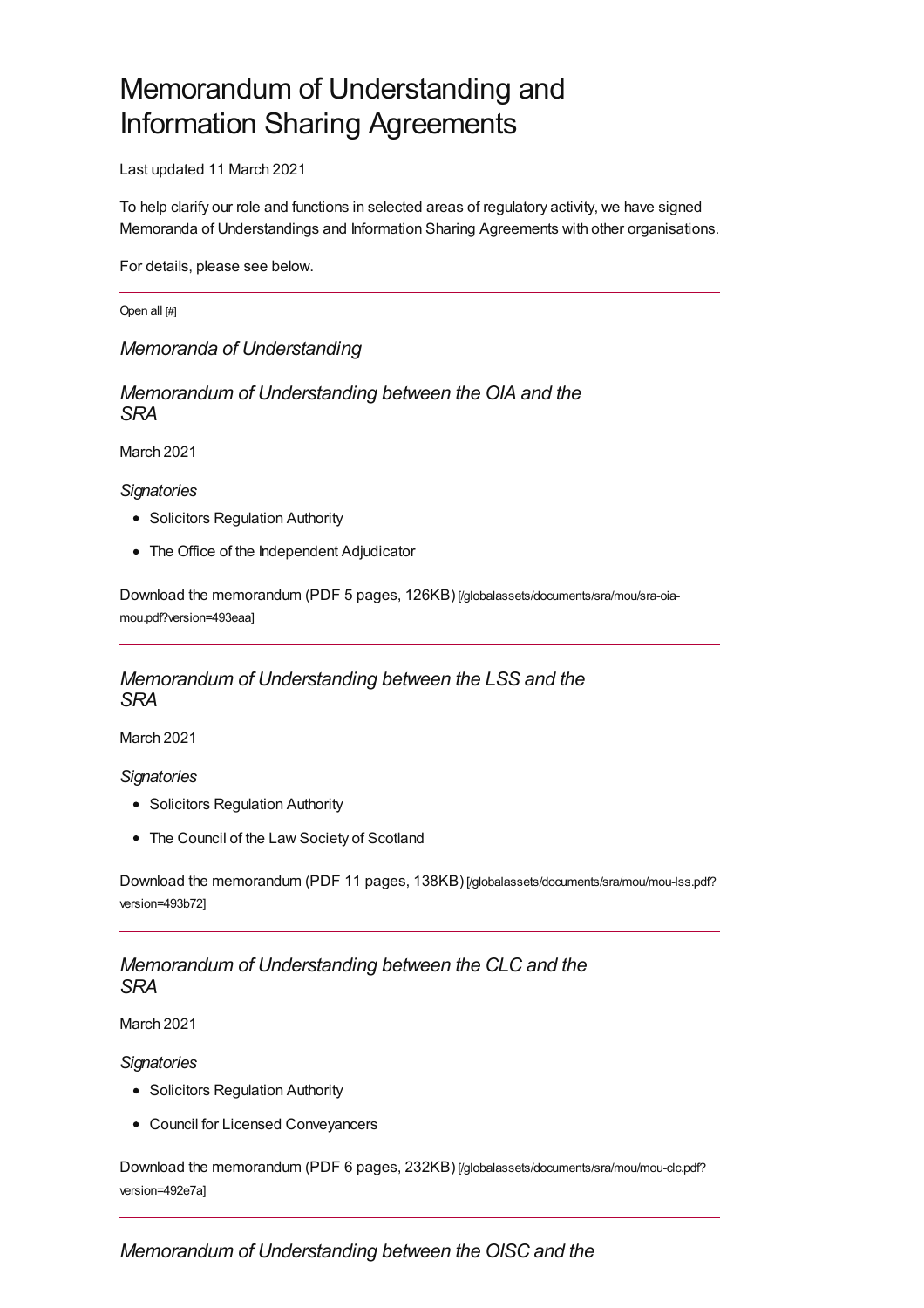# *SRA*

October 2020

### *Signatories*

- Solicitors Regulation Authority
- Office of the Immigration Services Commissioner

Download the memorandum (PDF 7 pages, 146KB) [\[/globalassets/documents/sra/mou/mou-oisc.pdf?](https://www.sra.org.uk/globalassets/documents/sra/mou/mou-oisc.pdf?version=4a7fb5) version=4a7fb5]

# *Memorandum of Understanding between the Judicial Appointments Commission and the SRA*

### December 2019

### *Signatories*

- Solicitors Regulation Authority
- The Judicial Appointments Commission

Download the memorandum (PDF 7 pages, 197KB) [\[/globalassets/documents/sra/mou/mou-jac.pdf?](https://www.sra.org.uk/globalassets/documents/sra/mou/mou-jac.pdf?version=4902f4) version=4902f4]

# *Memorandum of Understanding between HM Land Registry and the SRA*

#### 2 August 2019

### *Signatories*

- Solicitors Regulation Authority
- HM Land Registry

Download the memorandum (PDF 8 pages, 48KB) [\[/globalassets/documents/sra/mou/mou-hmlr.pdf?](https://www.sra.org.uk/globalassets/documents/sra/mou/mou-hmlr.pdf?version=4a1aba) version=4a1aba]

# *Memorandum of Understanding between the Gambling Commission and the SRA*

July 2019

### *Signatories*

- Solicitors Regulation Authority
- Gambling Commission

Download the memorandum (PDF 8 pages, 214KB) [\[/globalassets/documents/sra/mou/mou-gambling](https://www.sra.org.uk/globalassets/documents/sra/mou/mou-gambling-commission.pdf?version=4a1ad3)commission.pdf?version=4a1ad3]

# *Memorandum of Understanding between RICS and the SRA*

June 2019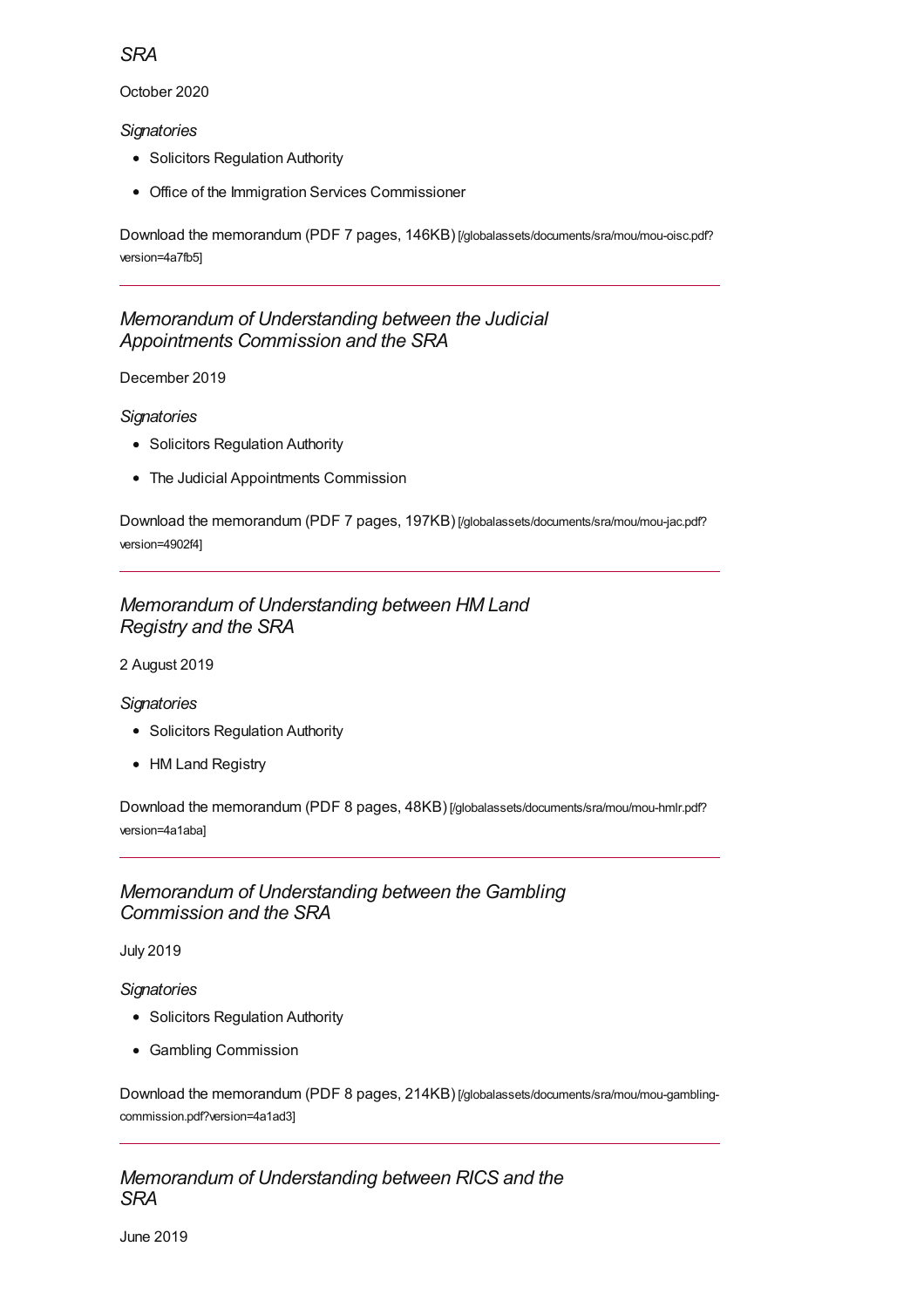#### *Signatories*

- Solicitors Regulation Authority
- Royal Institution of Chartered Surveyors

Download the memorandum (PDF 6 pages, 169KB) [\[/globalassets/documents/sra/mou/mou-rics.pdf?](https://www.sra.org.uk/globalassets/documents/sra/mou/mou-rics.pdf?version=4a1ab3) version=4a1ab3]

# *Memorandum of Understanding between the JCIO and the SRA*

June 2019

#### *Signatories*

- Solicitors Regulation Authority
- Judicial Conduct Investigations Office

Download the memorandum (PDF 5 pages, 192KB) [\[/globalassets/documents/sra/mou/mou-jcio.pdf?](https://www.sra.org.uk/globalassets/documents/sra/mou/mou-jcio.pdf?version=4a1ab3) version=4a1ab3]

# *Memorandum of Understanding between the IFB and the SRA*

May 2019

*Signatories*

- Solicitors Regulation Authority
- Insurance Fraud Bureau

Download the memorandum (PDF 8 pages, 174KB) [\[/globalassets/documents/sra/mou/mou-ifb.pdf?](https://www.sra.org.uk/globalassets/documents/sra/mou/mou-ifb.pdf?version=4a1ad3) version=4a1ad3]

# *Framework memorandum of understanding to assist the approved regulators of legal services in their regulatory work for the public interest*

May 2019

*Signatories*

- Solicitors Regulation Authority (SRA)
- Bar Standards Board (BSB)
- Council for Licensed Conveyancers (CLC)
- Chartered Institute of Legal Executives (CILEx) Regulation
- Costs Lawyer Standards Board (CLSB)
- The Faculty Office
- The Institute of Chartered Accountants in England and Wales (ICAEW)
- The Intellectual Property Regulation Board (IPReg)

Download the memorandum (PDF 8 pages, 769KB) [\[/globalassets/documents/sra/mou/mou-](https://www.sra.org.uk/globalassets/documents/sra/mou/mou-framework.pdf?version=4a1acc)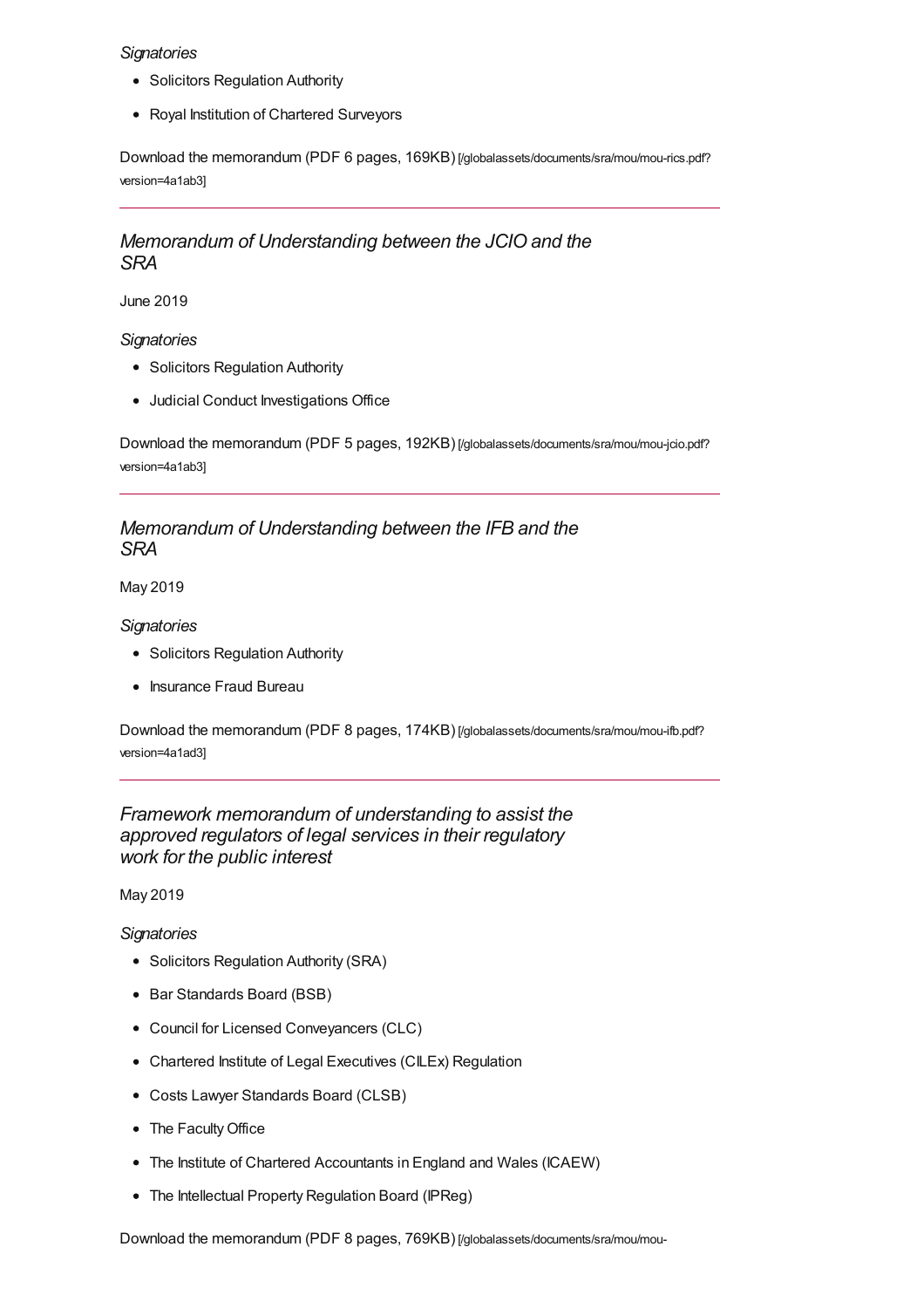# *Memorandum of Understanding between the FCA and the SRA*

April 2019

#### *Signatories*

- Solicitors Regulation Authority
- Financial Conduct Authority

Download the memorandum (PDF 11 pages, 193KB) [\[/globalassets/documents/sra/mou/mou-fca-](https://www.sra.org.uk/globalassets/documents/sra/mou/mou-fca-2019.pdf?version=4a1ab9)2019.pdf?version=4a1ab9]

# *Memorandum of Understanding between the Information Commissioner and the SRA*

March 2019

#### *Signatories*

- Solicitors Regulation Authority
- Information Commissioner

Download the memorandum (PDF 10 pages, 646KB) [\[/globalassets/documents/sra/mou/mou-ico.pdf?](https://www.sra.org.uk/globalassets/documents/sra/mou/mou-ico.pdf?version=4a1ab3) version=4a1ab3]

# *Memorandum of Understanding between the Serious Fraud Office and the SRA*

March 2019

#### *Signatories*

- Solicitors Regulation Authority
- Serious Fraud Office

Download the memorandum (PDF 6 pages, 1MB) [\[/globalassets/documents/sra/mou/mou-sfo.pdf?](https://www.sra.org.uk/globalassets/documents/sra/mou/mou-sfo.pdf?version=4a1ab3) version=4a1ab3]

# *Memorandum of Understanding between the Office of the Public Guardian and the SRA*

#### February 2019

*Signatories*

- Solicitors Regulation Authority
- The Office of the Public Guardian

Download the memorandum (PDF 10 pages, 168KB) [\[/globalassets/documents/sra/mou/mou-opg.pdf?](https://www.sra.org.uk/globalassets/documents/sra/mou/mou-opg.pdf?version=4a1aba) version=4a1aba]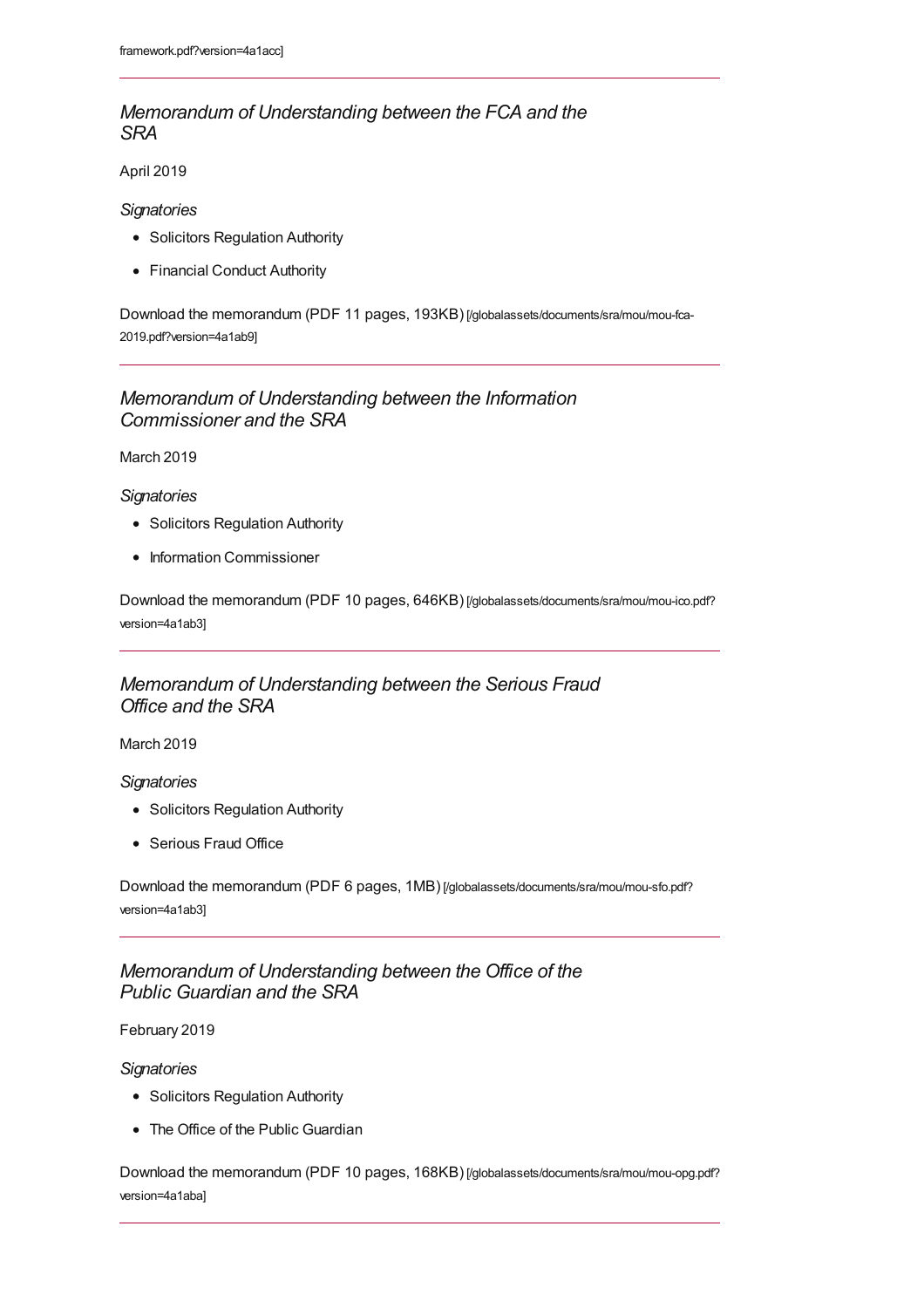# <span id="page-4-0"></span>*Memorandum of Understanding between The Law Society of Jersey and the SRA*

#### February 2019

#### *Signatories*

- Solicitors Regulation Authority
- The Law Society of Jersey

Download the memorandum (PDF 8 pages, 118KB) [\[/globalassets/documents/sra/mou/mou-lsj.pdf?](https://www.sra.org.uk/globalassets/documents/sra/mou/mou-lsj.pdf?version=4a1aba) version=4a1aba]

# *Memorandum of Understanding between Jersey Financial Services Commission and the SRA*

February 2019

*Signatories*

- Solicitors Regulation Authority
- Jersey Financial Services Commission

Download the memorandum (PDF 8 pages, 232KB) [\[/globalassets/documents/sra/mou/mou-jfsc.pdf?](https://www.sra.org.uk/globalassets/documents/sra/mou/mou-jfsc.pdf?version=4a1aba) version=4a1aba]

# *Memorandum of Understanding between CILEx Regulation and the SRA*

June 2018

#### *Signatories*

- Solicitors Regulation Authority
- CILEx Regulation

Download the memorandum (PDF 7 pages, 163KB) [\[/globalassets/documents/sra/mou/mou-cilex.pdf?](https://www.sra.org.uk/globalassets/documents/sra/mou/mou-cilex.pdf?version=4a1ace) version=4a1ace]

### *Memorandum of Understanding between the CLC and the SRA for switching between approved regulators*

December 2017

*Signatories*

- Solicitors Regulation Authority
- Council for Licensed Conveyancers

Download the memorandum (PDF 10 pages, 202KB) [\[/globalassets/documents/sra/mou/mou](https://www.sra.org.uk/globalassets/documents/sra/mou/mou-switching-clc.pdf?version=4a1ac4)switching-clc.pdf?version=4a1ac4]

# *Memorandum of Understanding between the Charity Commission and the SRA*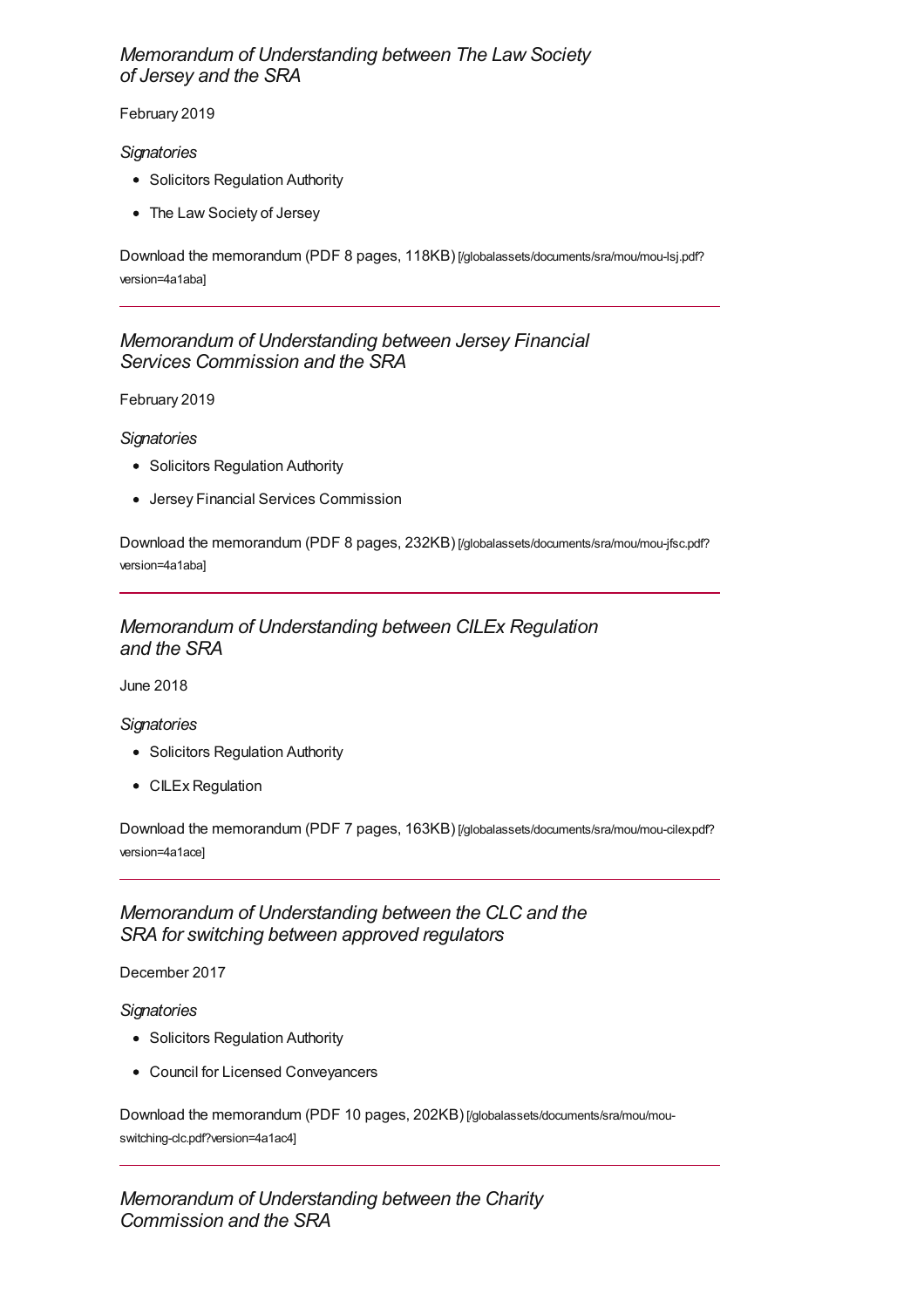#### November 2017

#### *Signatories*

- Solicitors Regulation Authority
- Charity Commission for England and Wales

Download the memorandum (PDF 18 pages, 469KB) [\[/globalassets/documents/sra/mou/mou-charity](https://www.sra.org.uk/globalassets/documents/sra/mou/mou-charity-commission.pdf?version=4a1ac4)commission.pdf?version=4a1ac4]

# *Memorandum of Understanding between the Legal Aid Agency and the SRA*

#### November 2017

#### *Signatories*

- Solicitors Regulation Authority
- Legal Aid Agency

Download the memorandum (PDF 7 pages, 158KB) [\[/globalassets/documents/sra/mou/mou-laa.pdf?](https://www.sra.org.uk/globalassets/documents/sra/mou/mou-laa.pdf?version=4a1ac4) version=4a1ac4]

# *Memorandum of Understanding between the Insolvency Service and the SRA*

September 2017

#### *Signatories*

- Solicitors Regulation Authority
- The Insolvency Service

Download the memorandum (PDF 7 pages, 92KB) [\[/globalassets/documents/sra/mou/mou](https://www.sra.org.uk/globalassets/documents/sra/mou/mou-insolvency.pdf?version=4a1ac4)insolvency.pdf?version=4a1ac4]

### *Memorandum of Understanding between the Isle of Man FSA and the SRA*

September 2017

#### *Signatories*

- Solicitors Regulation Authority
- Isle of Man Financial Services Authority

Download the memorandum (PDF 8 pages, 239KB) [\[/globalassets/documents/sra/mou/mou-iom](https://www.sra.org.uk/globalassets/documents/sra/mou/mou-iom-fsa.pdf?version=4a1ac5)fsa.pdf?version=4a1ac5]

### *Memorandum of Understanding between the GFSC and the SRA*

May 2017

*Signatories*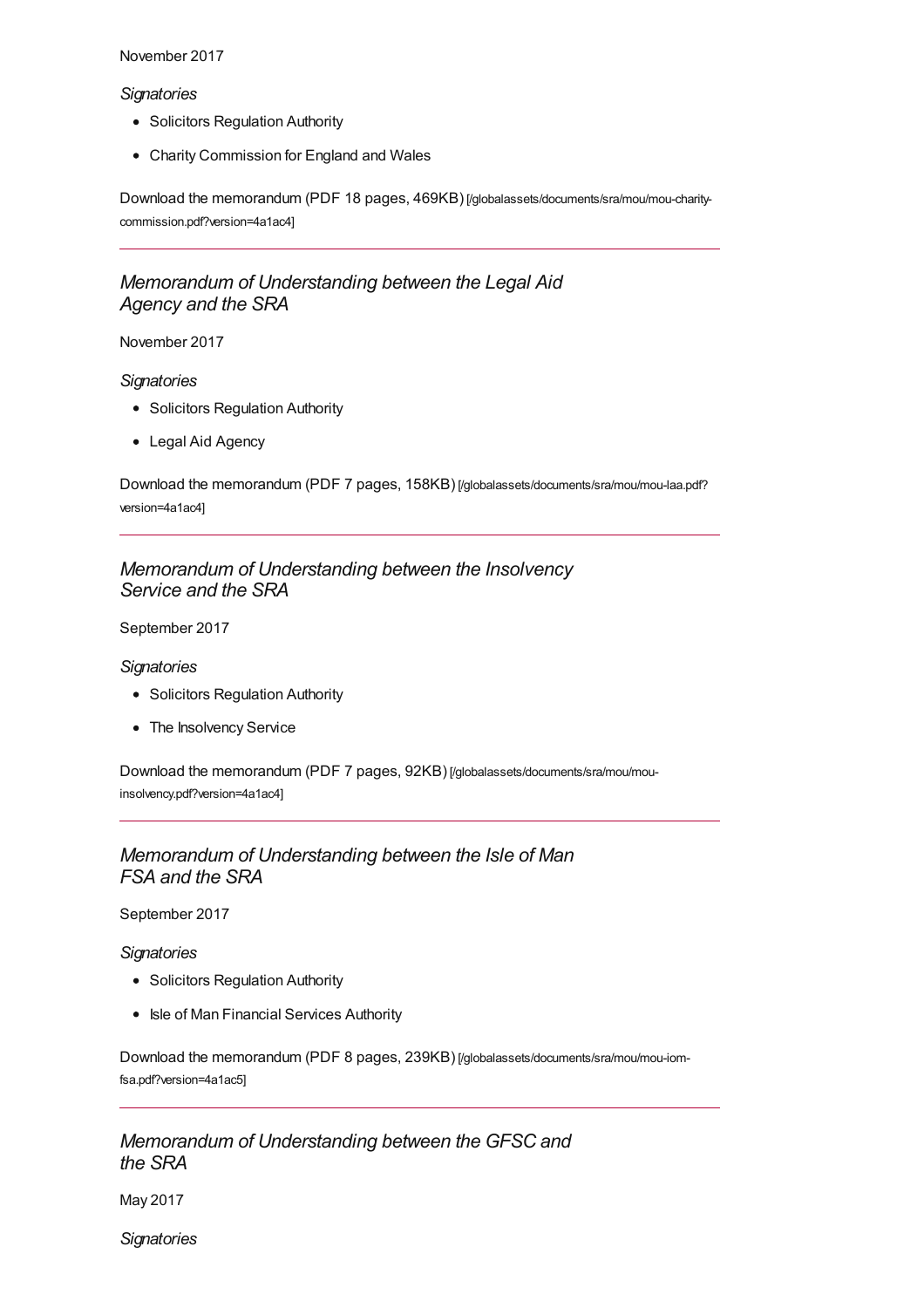- Solicitors Regulation Authority
- Gibraltar Financial Services Commission

Download the memorandum (PDF 6 pages, 115KB) [\[/globalassets/documents/sra/mou/mou-gfsc.pdf?](https://www.sra.org.uk/globalassets/documents/sra/mou/mou-gfsc.pdf?version=4a1acd) version=4a1acd]

# *Memorandum of Understanding between the Legal Ombudsman and the SRA*

August 2016

*Signatories*

- Solicitors Regulation Authority
- Legal Ombudsman

Download the memorandum (PDF 5 pages, 143KB) [\[/globalassets/documents/sra/mou/mou-leo.pdf?](https://www.sra.org.uk/globalassets/documents/sra/mou/mou-leo.pdf?version=4a1ad3) version=4a1ad3]

### *Operational Protocol for the Sharing and Disclosure of Information between the BSB and the SRA*

February 2016

#### *Signatories*

- Solicitors Regulation Authority
- Bar Standards Board

Download the protocol (PDF 6 pages, 124KB) [\[/globalassets/documents/sra/mou/mou-bsb-sharing](https://www.sra.org.uk/globalassets/documents/sra/mou/mou-bsb-sharing-doi.pdf?version=4a1ab2)doi.pdf?version=4a1ab2]

### *Memorandum of Understanding between the BSB and the SRA*

October 2015

*Signatories*

- Solicitors Regulation Authority
- Bar Standards Board

Download the memorandum (PDF 6 pages, 142KB) [\[/globalassets/documents/sra/mou/mou-bsb.pdf?](https://www.sra.org.uk/globalassets/documents/sra/mou/mou-bsb.pdf?version=4a1ab3) version=4a1ab3]

### *Switching between approved regulators protocols between Solicitors Regulation Authority and Bar Standards Board*

February 2018

#### *Signatories*

- Solicitors Regulation Authority
- Bar Standards Board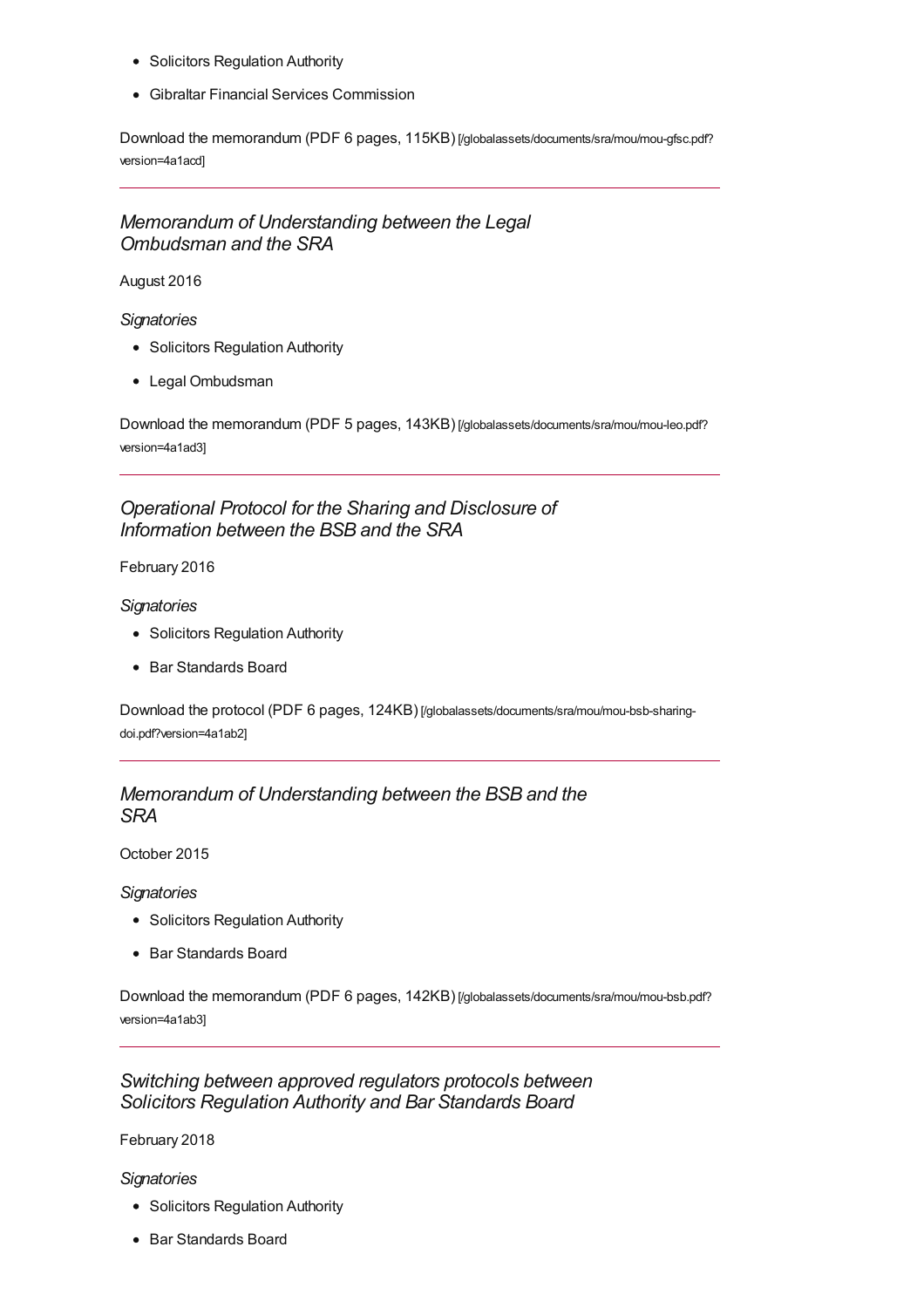# *Switching between approved regulators protocols between Solicitors Regulation Authority and CILEx Regulation*

June 2018

#### *Signatories*

- Solicitors Regulation Authority
- CILEx Regulation

Download the protocol (PDF 4 pages, 76KB) [\[/globalassets/documents/sra/mou/switch-cilex.pdf?](https://www.sra.org.uk/globalassets/documents/sra/mou/switch-cilex.pdf?version=4a1abf) version=4a1abf]

# *Memorandum of Understanding between Regulator of Community Interest Companies and the SRA*

April 2015

#### *Signatories*

- Solicitors Regulation Authority
- Regulator of Community Interest Companies

Download the memorandum (PDF 8 pages, 168KB) [\[/globalassets/documents/sra/mou/mou-rcic.pdf?](https://www.sra.org.uk/globalassets/documents/sra/mou/mou-rcic.pdf?version=4a1ab3) version=4a1ab3]

# *Memorandum of Understanding between the ACPO and the SRA*

October 2013

#### *Signatories*

- Solicitors Regulation Authority
- The Association of Chief Police Officers of England and Wales

Download the memorandum (PDF 6 pages, 143KB) [\[/globalassets/documents/sra/mou/mou-acpo.pdf?](https://www.sra.org.uk/globalassets/documents/sra/mou/mou-acpo.pdf?version=4a1ab3) version=4a1ab3]

*Memorandum of Understanding between the FCA and the SRA concerning exempt professional firms and authorised professional firms*

March 2013

*Signatories*

- Solicitors Regulation Authority
- Financial Conduct Authority

Download the memorandum (PDF 12 pages, 155KB) [\[/globalassets/documents/sra/mou/mou-fca.pdf?](https://www.sra.org.uk/globalassets/documents/sra/mou/mou-fca.pdf?version=4a1acb) version=4a1acb]